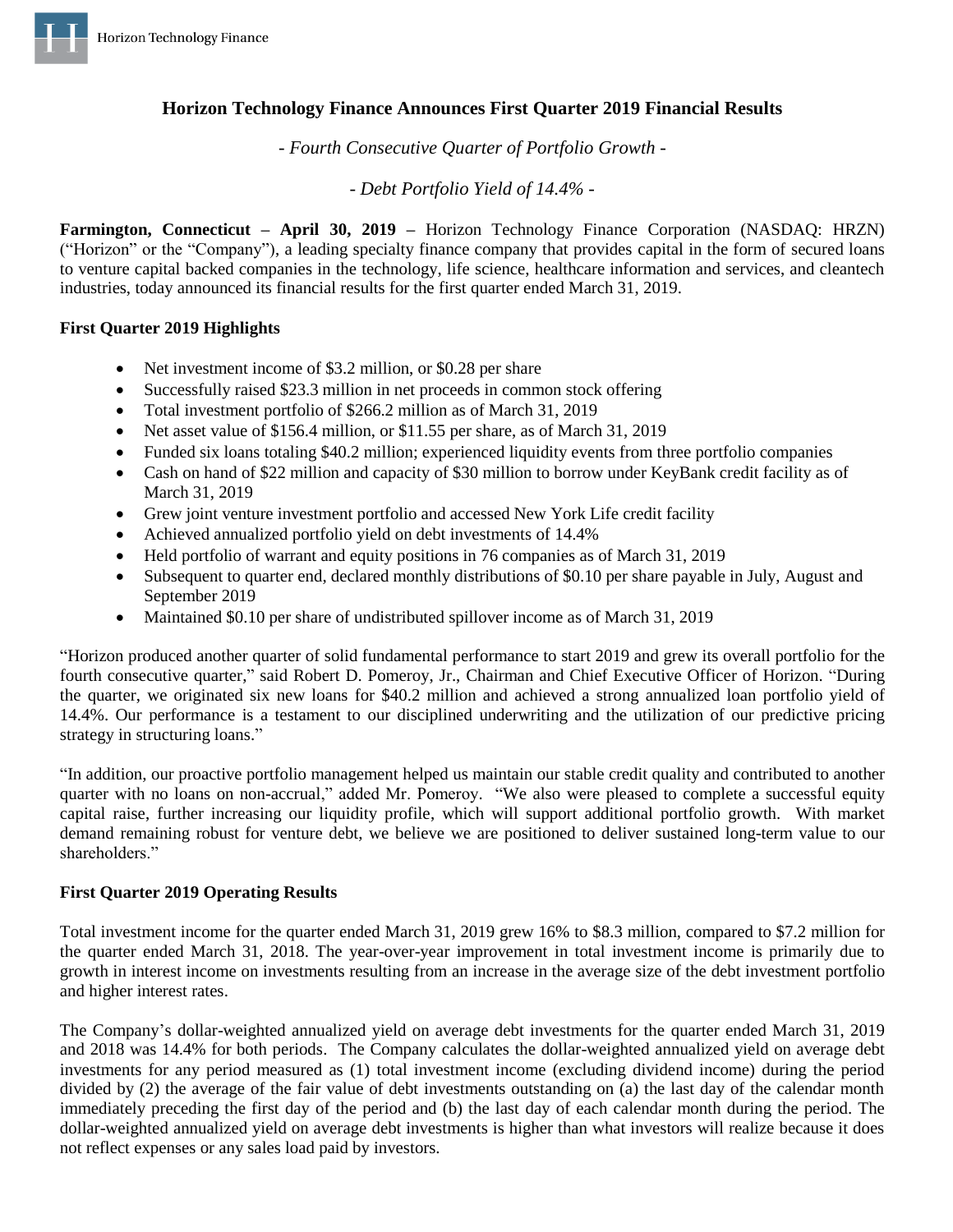

Net expenses for the quarter ended March 31, 2019 were \$5.1 million, compared to \$4.0 million for the quarter ended March 31, 2018. The increase was primarily due to \$0.6 million additional interest expense, \$0.3 million in higher net performance-based incentive fees and \$0.2 million in additional base management fees. During the quarter, the Company's Advisor waived \$1.1 million of performance-based incentive fees which it had previously earned, but deferred. The waiver reduced net expense, thus increasing net investment income for the quarter ended March 31, 2019.

Net investment income for the quarter ended March 31, 2019 was \$3.2 million, or \$0.28 per share, comparable with the quarter ended March 31, 2018.

For the quarter ended March 31, 2019, net realized gain on investments was \$1.2 million, or \$0.10 per share, compared to net realized loss on investments of \$0.1 million, or \$0.01 per share, for the quarter ended March 31, 2018.

For the quarter ended March 31, 2019, net unrealized depreciation on investments was \$1.4 million, or \$0.12 per share, as compared to net unrealized depreciation on investments of \$0.5 million, or \$0.04 per share, for the prior-year period.

## **Portfolio Summary and Investment Activity**

As of March 31, 2019, the Company's debt portfolio consisted of 35 secured loans with an aggregate fair value of \$235.3 million. In addition, the Company's total warrant, equity and other investments in 80 portfolio companies had an aggregate fair value of \$17.5 million, and the Company's 50% equity interest in its joint venture had a fair value of \$13.3 million as of March 31, 2019. Total portfolio investment activity for the three months ended March 31, 2019 and 2018 was as follows:

| $($ in thousands)$                                       | For the Three Months Ended March<br>31, |          |      |          |  |
|----------------------------------------------------------|-----------------------------------------|----------|------|----------|--|
|                                                          |                                         | 2019     | 2018 |          |  |
| Beginning portfolio                                      | \$                                      | 248,441  | \$   | 222,099  |  |
| New debt investments                                     |                                         | 38,082   |      | 11,041   |  |
| Less refinanced debt investments                         |                                         |          |      | (2, 479) |  |
| Net new debt investments                                 |                                         | 38,082   |      | 8,562    |  |
| Principal payments received on investments               |                                         | (4,523)  |      | (8,799)  |  |
| Early pay-offs                                           |                                         | (14,090) |      | (6,741)  |  |
| Accretion of debt investment fees                        |                                         | 658      |      | 510      |  |
| New debt investment fees                                 |                                         | (538)    |      | (1,195)  |  |
| New equity                                               |                                         |          |      | 791      |  |
| Proceeds from sale of investments                        |                                         | (1,768)  |      | (2,715)  |  |
| Dividend income from controlled affiliate<br>investments |                                         | 331      |      |          |  |
| Distributions from controlled affiliate                  |                                         | (233)    |      |          |  |
| Net realized gain (loss) on investments                  |                                         | 1,151    |      | (149)    |  |
| Net unrealized depreciation on investments               |                                         | (1, 359) |      | (458)    |  |
| Ending portfolio                                         | \$                                      | 266,152  | \$   | 211,905  |  |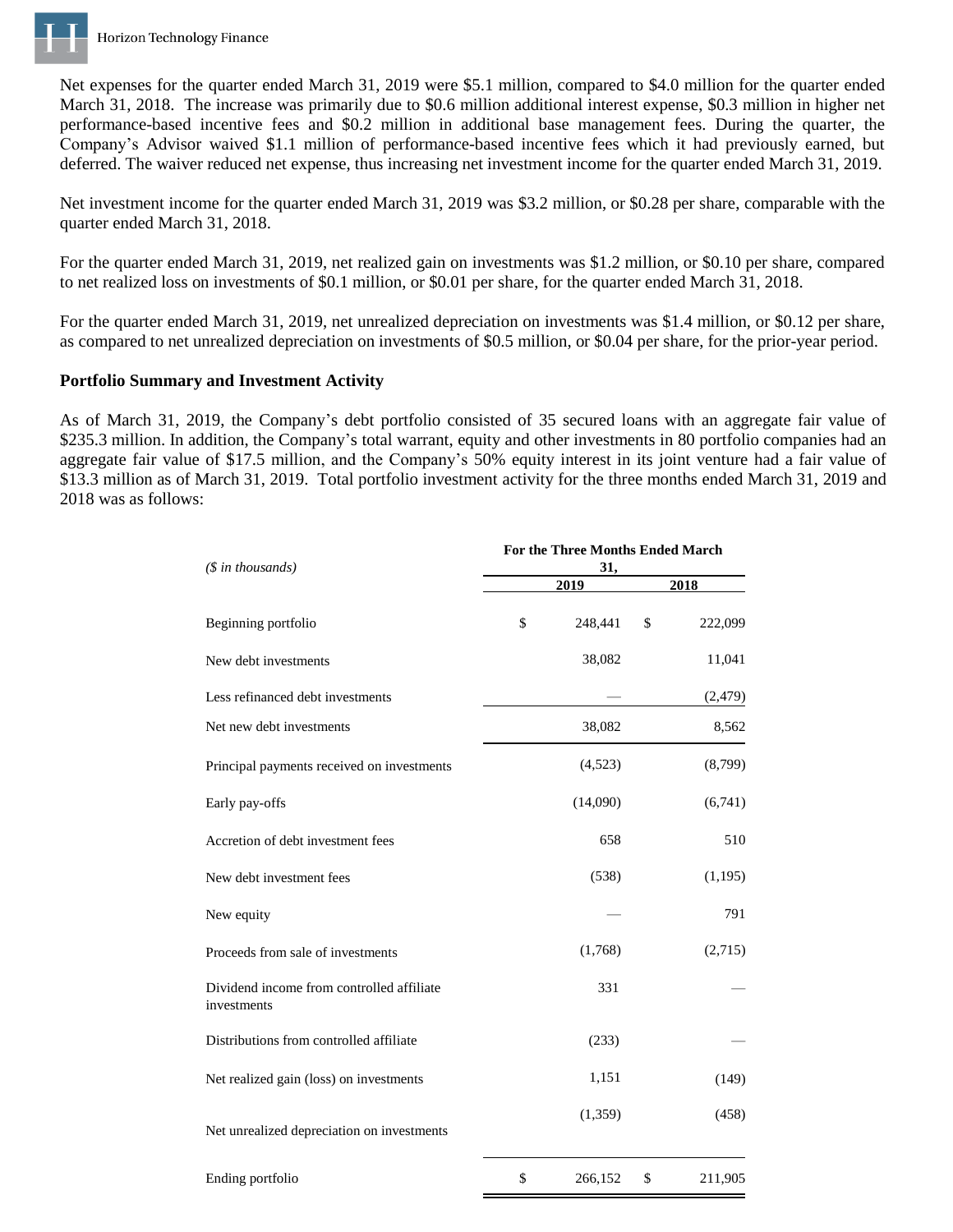

### **Net Asset Value**

At March 31, 2019, the Company's net assets were \$156.4 million, or \$11.55 per share, as compared to \$134.3 million, or \$11.65 per share, as of March 31, 2018, and \$134.3 million, or \$11.64 per share, as of December 31, 2018.

For the quarter ended March 31, 2019, net increase in net assets resulting from operations was \$3.0 million, or \$0.26 per share, compared to \$2.6 million, or \$0.23 per share, for the quarter ended March 31, 2018.

#### **Portfolio Asset Quality**

The following table shows the classification of Horizon's loan portfolio at fair value by internal credit rating as of March 31, 2019 and December 31, 2018:

| $(\text{\$ in thousands})$ | <b>March 31, 2019</b>           |              |                                                    |                                             | <b>December 31, 2018</b>        |    |                                                           |                                                    |
|----------------------------|---------------------------------|--------------|----------------------------------------------------|---------------------------------------------|---------------------------------|----|-----------------------------------------------------------|----------------------------------------------------|
|                            | Number of<br><b>Investments</b> |              | <b>Debt</b><br>Investments at<br><b>Fair Value</b> | Percentage<br>of Debt<br><b>Investments</b> | Number of<br><b>Investments</b> |    | <b>Debt</b><br><b>Investments at</b><br><b>Fair Value</b> | Percentage of<br><b>Debt</b><br><b>Investments</b> |
| <b>Credit Rating</b>       |                                 |              |                                                    |                                             |                                 |    |                                                           |                                                    |
| $\overline{4}$             | 4                               | $\mathbb{S}$ | 26,927                                             | 11.4%                                       | 6                               | \$ | 41,677                                                    | 19.3%                                              |
| 3                          | 27                              |              | 197,634                                            | 84.0%                                       | 23                              |    | 155,439                                                   | 71.8%                                              |
| $\overline{2}$             | 4                               |              | 10,707                                             | 4.6%                                        | 5                               |    | 19,285                                                    | 8.9%                                               |
|                            | $- -$                           |              | --                                                 |                                             | --                              |    | $- -$                                                     | --                                                 |
| Total                      | 35                              | S            | 235,268                                            | 100.0%                                      | 34                              |    | 216,401                                                   | 100.0%                                             |

As of March 31, 2019 and December 31, 2018, Horizon's loan portfolio had a weighted average credit rating of 3.1, with 4 being the highest credit quality rating and 3 being the rating for a standard level of risk. A rating of 2 represents an increased level of risk and, while no loss is currently anticipated for a 2-rated loan, there is potential for future loss of principal. A rating of 1 represents deteriorating credit quality and high degree of risk of loss of principal. As of March 31, 2019 and December 31, 2018, there were no debt investments with an internal credit rating of 1.

## **Liquidity Events**

During the quarter ended March 31, 2019, Horizon experienced liquidity events from three portfolio companies. Liquidity events for Horizon may consist of the sale of warrants or equity in portfolio companies, loan prepayments, sale of owned assets or receipt of success fees.

In February, Rocket Lawyer Incorporated ("Rocket Lawyer") prepaid its outstanding principal balance of \$9.7 million on its venture loan, plus interest, end-of-term payment and prepayment fee. Horizon continues to hold warrants in Rocket Lawyer.

In February, Luxtera, Inc., in connection with its sale to Cisco, prepaid its outstanding principal balance of \$3.5 million on its venture loan, plus interest and prepayment fee, and Horizon received proceeds of approximately \$0.8 million in connection with the termination of Horizon's warrants.

In February, Horizon received proceeds of approximately \$1.0 million upon the sale of Horizon's equity investment in Insmed Incorporated.

## **Liquidity and Capital Resources**

As of March 31, 2019, the Company had \$26.5 million in available liquidity, consisting of \$22.2 million in cash and \$4.3 million in funds available under existing credit facility commitments.

As of March 31, 2019, there was \$95.5 million in outstanding principal balance under the \$125.0 million revolving credit facility ("Key Facility"). The Key Facility allows for an increase in the total loan commitment up to an aggregate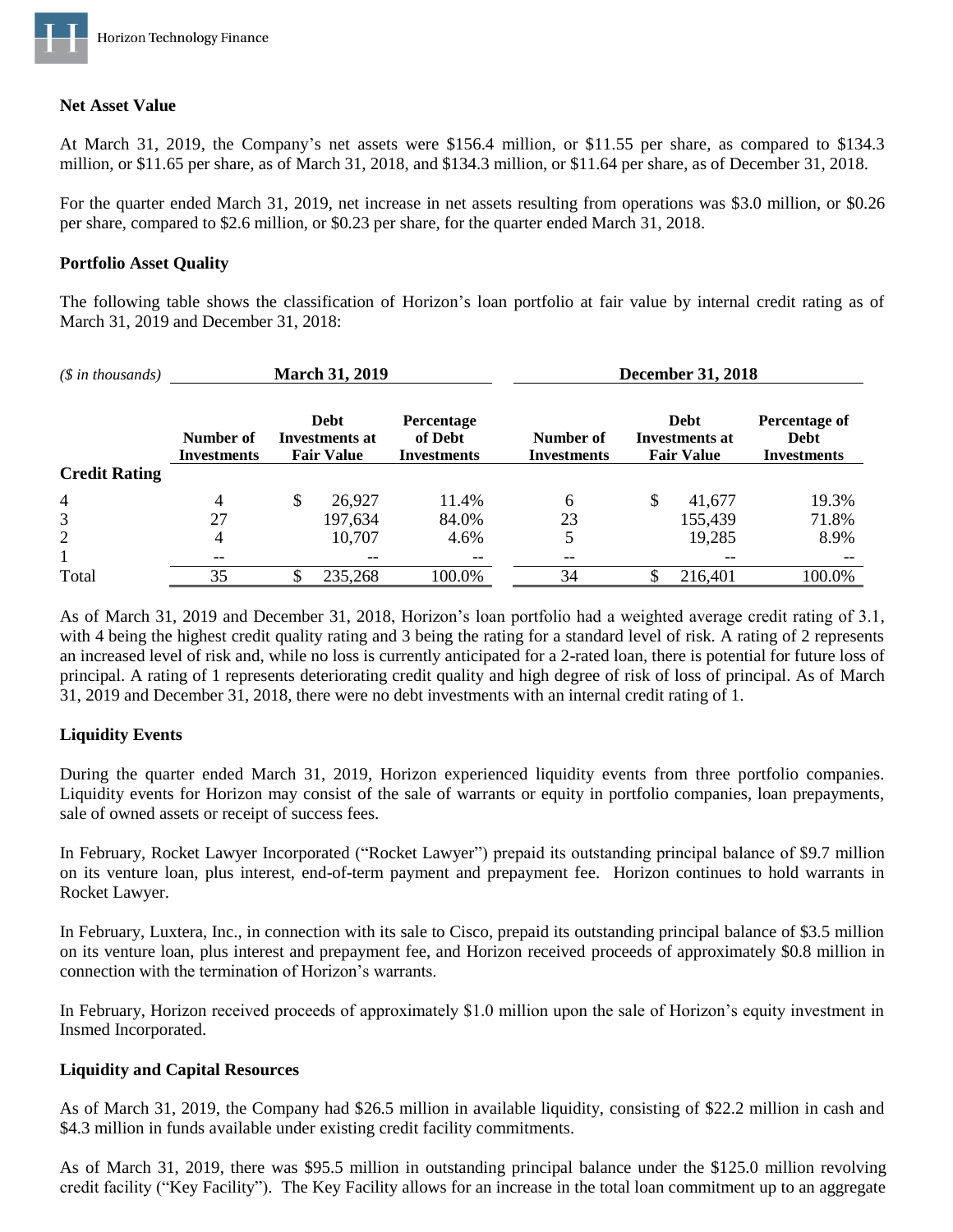

commitment of \$150 million. There can be no assurance that any additional lenders will make any commitments under the Key Facility.

As of March 31, 2019, the Company's debt to equity leverage ratio was 85%, and the asset coverage ratio for borrowed amounts was 218%.

## **Stock Repurchase Program**

On April 26, 2019, the Company's board of directors extended the Company's previously authorized stock repurchase program until the earlier of June 30, 2020 or the repurchase of \$5.0 million of the Company's common stock. During the quarter ended March 31, 2019, the Company did not repurchase any shares of its common stock. From the inception of the stock repurchase program through March 31, 2019, the Company has repurchased 167,465 shares of its common stock at an average price of \$11.22 on the open market at a total cost of \$1.9 million.

## **Monthly Distributions Declared in Second Quarter 2019**

On April 26, 2019, the Company's board of directors declared monthly distributions of \$0.10 per share payable in each of July, August and September 2019. The following table shows these monthly distributions, which total \$0.30 per share:

| Ex-Dividend Date | Record Date     | Payment Date       | <b>Amount per Share</b> |
|------------------|-----------------|--------------------|-------------------------|
| June 18, 2019    | June 19, 2019   | July 16, 2019      | \$0.10                  |
| July 17, 2019    | July 18, 2019   | August 15, 2019    | \$0.10                  |
| August 16, 2019  | August 19, 2019 | September 17, 2019 | \$0.10                  |
|                  |                 | Total:             | \$0.30                  |

After paying distributions of \$0.30 per share and earning taxable net investment income of \$0.30 per share for the quarter, the Company's undistributed spillover income as of March 31, 2019 was \$0.10 per share. Spillover income includes any ordinary income and net capital gains from the preceding tax years that were not distributed during such tax years.

When declaring distributions, the Horizon board of directors reviews estimates of taxable income available for distribution, which may differ from consolidated net income under generally accepted accounting principles due to (i) changes in unrealized appreciation and depreciation, (ii) temporary and permanent differences in income and expense recognition, and (iii) the amount of spillover income carried over from a given year for distribution in the following year. The final determination of taxable income for each tax year, as well as the tax attributes for distributions in such tax year, will be made after the close of the tax year.

# **Conference Call**

The Company will host a conference call on Wednesday, May 1, 2019, at 9:00 a.m. ET to discuss its latest corporate developments and financial results. To participate in the call, please dial (877) 677-9112 (domestic) or (708) 290-1396 (international). The access code for all callers is 6174347. In addition, a live webcast will be available on the Company's website at [www.horizontechfinance.com.](http://www.horizontechfinance.com/)

A replay of the call will be available through May 2, 2019 at (855) 859-2056 in the United States and (404) 537-3406 International, passcode 6174347. A webcast replay will be available on the Company's website for 30 days following the call.

## **About Horizon Technology Finance**

Horizon Technology Finance Corporation (NASDAQ: HRZN) is a leading specialty finance company that provides capital in the form of secured loans to venture capital backed companies in the technology, life science, healthcare information and services, and cleantech industries. The investment objective of Horizon is to maximize its investment portfolio's return by generating current income from the debt investments it makes and capital appreciation from the warrants it receives when making such debt investments. Headquartered in Farmington, Connecticut, Horizon also has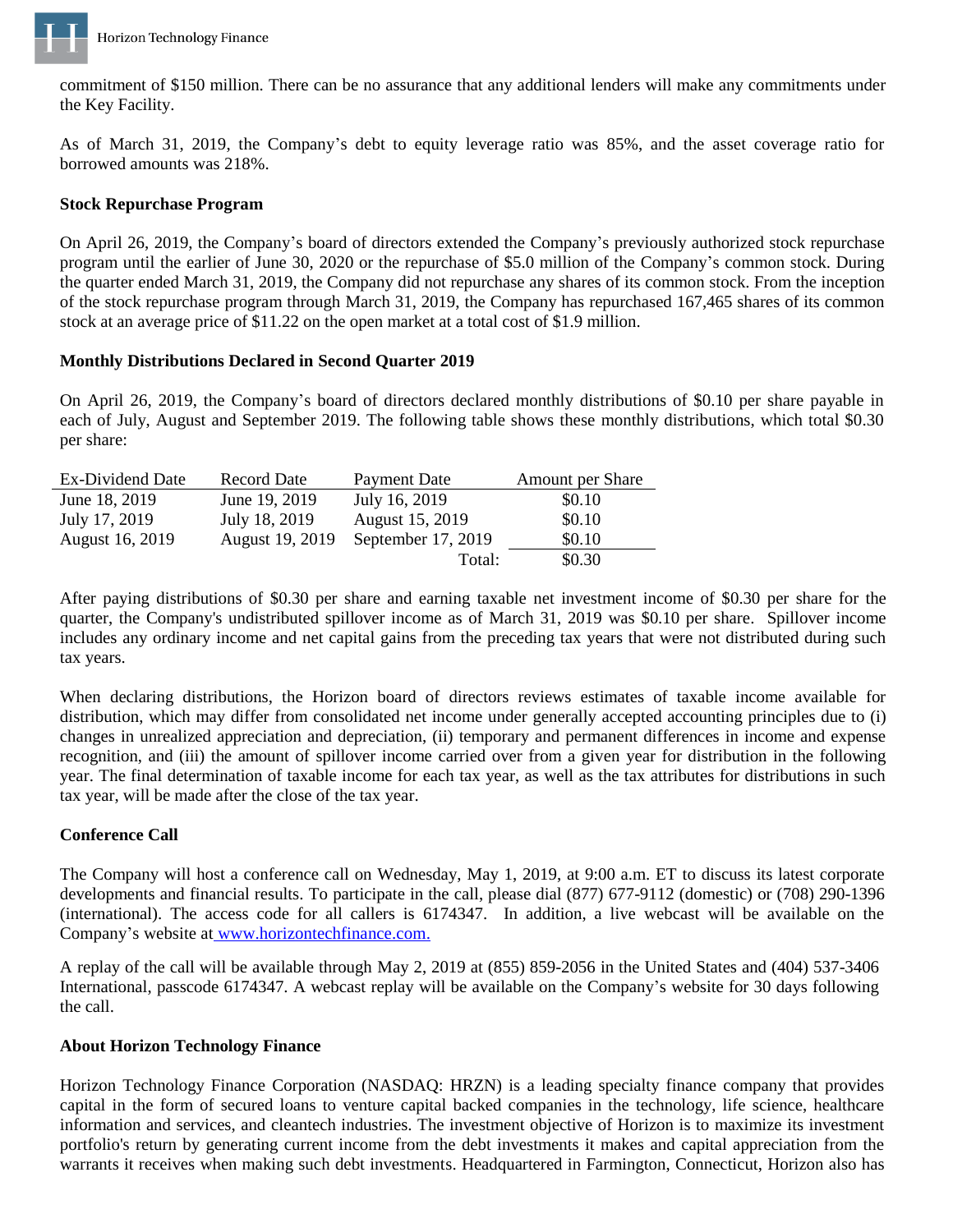

regional offices in Pleasanton, California, Reston, Virginia and Boston, Massachusetts. To learn more, please visit [www.horizontechfinance.com.](http://www.horizontechfinance.com/)

## **Forward-Looking Statements**

*Statements included herein may constitute "forward-looking statements" within the meaning of the Private Securities Litigation Reform Act of 1995. Statements other than statements of historical facts included in this press release may constitute forward-looking statements and are not guarantees of future performance, condition or results and involve a number of risks and uncertainties. Actual results may differ materially from those in the forward-looking statements as a result of a number of factors, including those described from time to time in Horizon's filings with the Securities and Exchange Commission. Horizon undertakes no duty to update any forward-looking statement made herein. All forwardlooking statements speak only as of the date of this press release.*

#### **Contacts:**

Investor Relations: ICR Garrett Edson [ir@horizontechfinance.com](mailto:ir@horizontechfinance.com) (860) 284-6450

Media Relations: ICR Brian Ruby [brian.ruby@icrinc.com](mailto:brian.ruby@icrinc.com) (203) 682-8268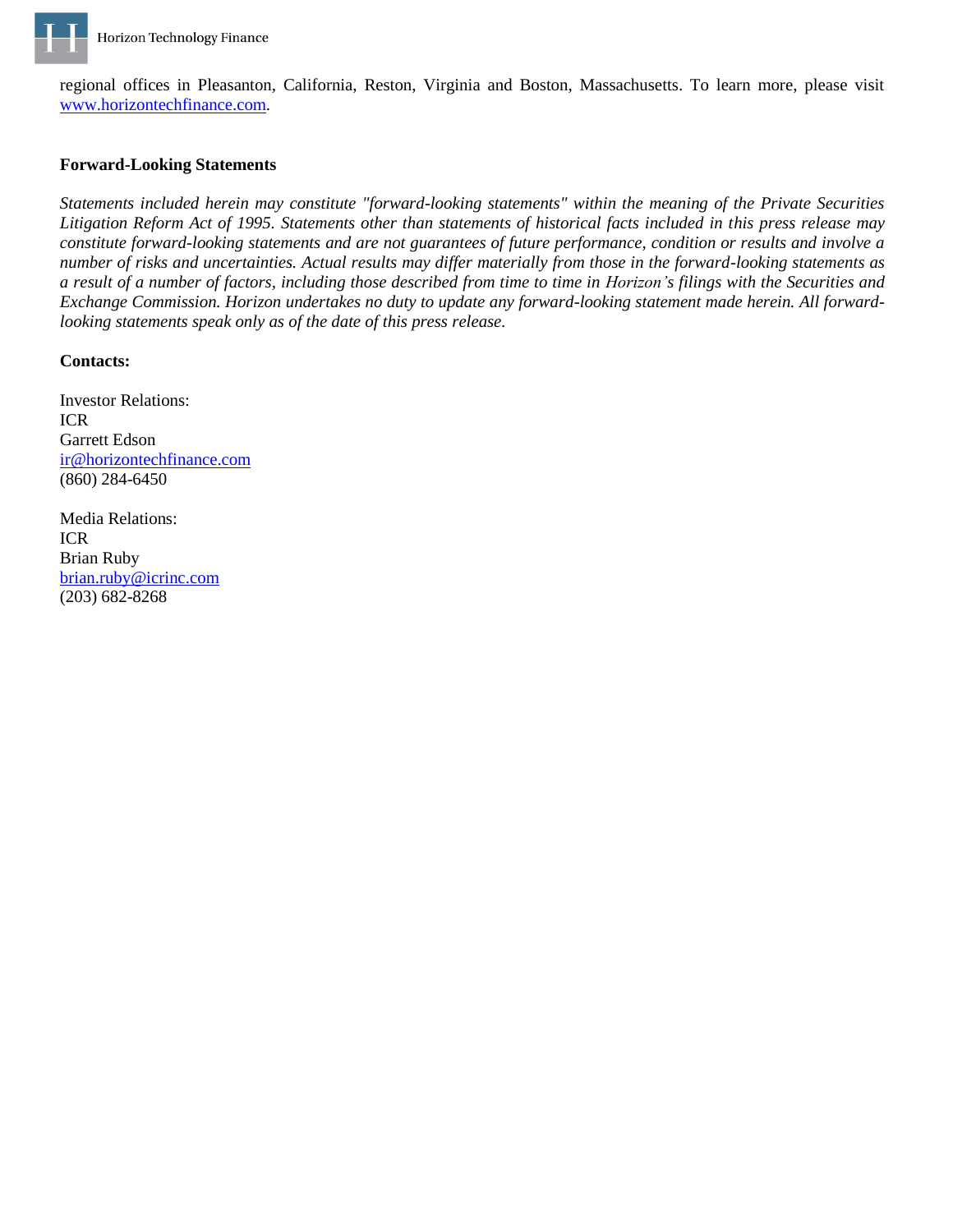

## **Horizon Technology Finance Corporation and Subsidiaries Consolidated Statements of Assets and Liabilities**

*(Dollars in thousands, except share and per share data)*

|                                                                                                                                                                             |     | March 31,<br>2019 |    | December 31,<br>2018 |  |
|-----------------------------------------------------------------------------------------------------------------------------------------------------------------------------|-----|-------------------|----|----------------------|--|
| <b>Assets</b>                                                                                                                                                               |     |                   |    |                      |  |
|                                                                                                                                                                             | \$  | 245,226<br>7,581  | \$ | 227,624<br>7,574     |  |
|                                                                                                                                                                             |     | 13,345            |    | 13,243               |  |
|                                                                                                                                                                             |     | 266,152           |    | 248,441              |  |
|                                                                                                                                                                             |     | 22,163            |    | 12,591               |  |
|                                                                                                                                                                             |     | 4,848             |    | 3,966                |  |
|                                                                                                                                                                             |     | 1,628             |    | 1,751                |  |
|                                                                                                                                                                             | \$  | 294,791           | \$ | 266,749              |  |
| <b>Liabilities</b>                                                                                                                                                          |     |                   |    |                      |  |
|                                                                                                                                                                             | S   | 131,923           | \$ | 126,853              |  |
|                                                                                                                                                                             |     | 4,062             |    | 3,461                |  |
|                                                                                                                                                                             |     | 447               |    | 422                  |  |
|                                                                                                                                                                             |     | 808               |    | 991                  |  |
|                                                                                                                                                                             |     | 1,127             |    | 765                  |  |
|                                                                                                                                                                             |     | 138,367           |    | 132,492              |  |
| Commitments and contingencies                                                                                                                                               |     |                   |    |                      |  |
| <b>Net assets</b>                                                                                                                                                           |     |                   |    |                      |  |
| Preferred stock, par value \$0.001 per share, 1,000,000 shares authorized, zero                                                                                             |     |                   |    |                      |  |
| Common stock, par value \$0.001 per share, 100,000,000 shares authorized,<br>13,705,946 and 11,702,594 shares issued and 13,538,481 and 11,535,129 shares outstanding as of |     | 14                |    | 12                   |  |
|                                                                                                                                                                             |     | 202,818           |    | 179,616              |  |
|                                                                                                                                                                             |     | (46, 408)         |    | (45,371)             |  |
|                                                                                                                                                                             |     | 156,424           |    | 134,257              |  |
|                                                                                                                                                                             | \$. | 294,791           | \$ | 266,749              |  |
|                                                                                                                                                                             | \$  | 11.55             | \$ | 11.64                |  |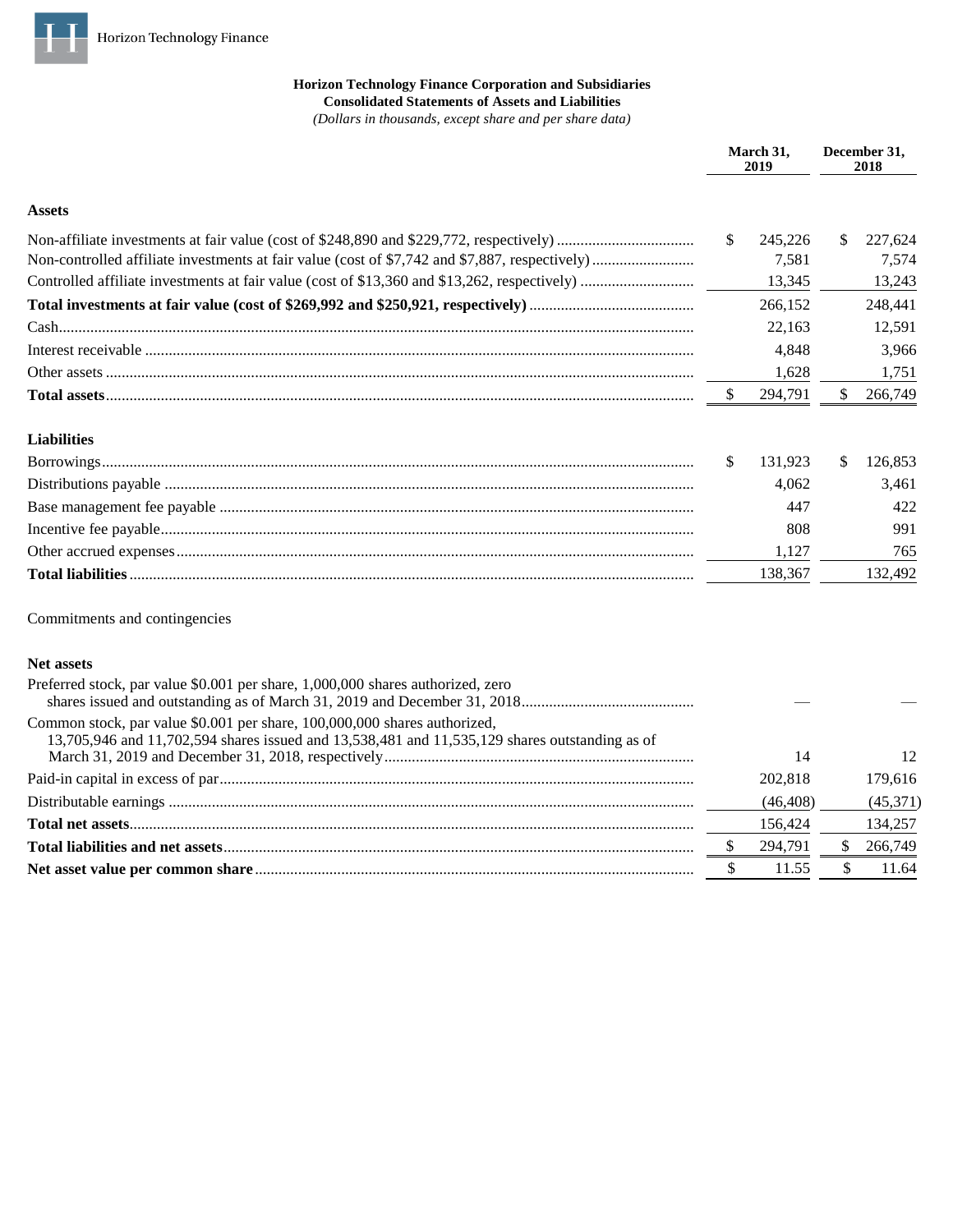

## **Horizon Technology Finance Corporation and Subsidiaries Consolidated Statements of Operations (Unaudited)**

(Dollars in thousands, except share and per share data)

|                                                 | <b>For the Three Months Ended</b><br>March 31, |                        |
|-------------------------------------------------|------------------------------------------------|------------------------|
|                                                 | 2019                                           | 2018                   |
| <b>Investment</b> income                        |                                                |                        |
| <b>Interest income on investments</b>           |                                                |                        |
|                                                 | 7,434                                          | -S<br>6,622            |
|                                                 | 223                                            | 131                    |
|                                                 | 7,657                                          | 6,753                  |
| Fee income                                      |                                                |                        |
|                                                 | 313                                            | 422                    |
|                                                 | 5                                              |                        |
|                                                 | 318                                            | 422                    |
| <b>Dividend income</b>                          |                                                |                        |
|                                                 | 331                                            |                        |
|                                                 | 331                                            |                        |
|                                                 | 8,306                                          | 7,175                  |
| <b>Expenses</b>                                 |                                                |                        |
|                                                 | 2.048                                          | 1,484                  |
|                                                 | 1,297                                          | 1,114                  |
|                                                 | 1,948                                          | 545                    |
|                                                 | 211                                            | 184                    |
|                                                 | 491                                            | 445                    |
|                                                 | 218                                            | 193                    |
|                                                 | 6,213                                          | 3,965                  |
|                                                 | (1,140)                                        |                        |
|                                                 | 5,073                                          | 3,965                  |
|                                                 | 3,233                                          | 3,210                  |
| Net realized and unrealized loss on investments |                                                |                        |
|                                                 | 1,151                                          | (149)                  |
|                                                 | 1,151                                          | (149)                  |
|                                                 |                                                |                        |
|                                                 | (1,515)                                        | (332)                  |
|                                                 | 152                                            | (126)                  |
|                                                 | 4                                              |                        |
|                                                 | (1, 359)                                       | (458)                  |
|                                                 | (208)                                          | (607)                  |
|                                                 | 3,025                                          | $\mathcal{S}$<br>2,603 |
|                                                 | $0.28$ \$                                      | 0.28                   |
|                                                 | $0.26$ \$                                      | 0.23                   |
|                                                 | $0.30 \text{ }$ \$                             | 0.30                   |
|                                                 | 11,670,196                                     | 11,522,153             |